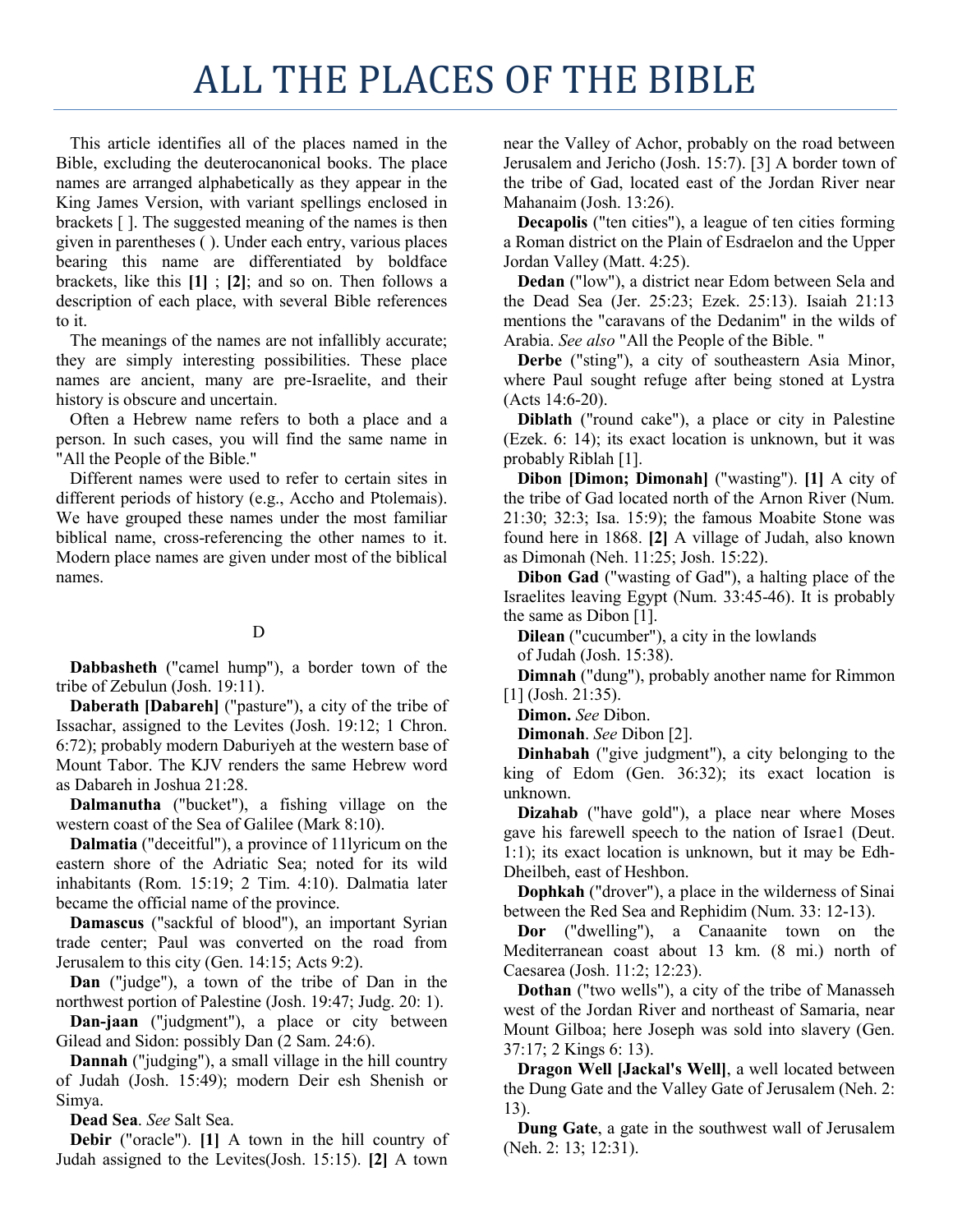Dura ("fortress"), the Babylonian plain where King Nebuchadnezzar set up a golden idol (Dan. 3: 1).

## End of the D's.

# Click here to go to the Main Menu



Mount Gerizim and Mount Ebal. As the Israelites prepared to enter the Promised Land, Joshua gathered them in front of Gerizim (1) and Ebal (2) to hear him read the Law of Moses (Josh. 8:30-35). The two mountains form a natural amphitheater, where thousands of people could have listened to Joshua's voice.

#### E

**East Land [East Country; Dawn Land]**, a general reference to all of the lands east of Palestine; sometimes used to refer specifically to the Arabian and Syrian Deserts (Zech. 8:7).

**East Sea**. *See* Salt Sea.

**Ebal** ("stone"), a mountain beside Mount Gerazim (Deut. 27: 12-13); modern Jebel Eslamiyeh. *See also* "All the People of the Bible."

**Ebez**. *See* Abez.

**Ebronah** ("passage; opposite"), a stopping place for the Israelites in the wilderness just north of Ezion-geber on the Gulf of Aqabah (Num. 33:34-35).

**Eden** ("pleasure"). **[1]**The garden that God created as the first residence of man (Gen. 2: 15); its exact location is unknown. It may have been between the Tigris and Euphrates Rivers near the head of the Persian Gulf. **[2]** A region in Mesopotamia (2 Kings 19:12; Isa. 37: 12). *See also* "All the People of the Bible."

**Eder [Edar]** ("flock"). **[1]** A town between Bethlehem and Hebon; Jacob once camped near here (Gen. 35:21). **[2]** A town of southern Judah about 7 km. (4.5 mi.) south of Gaza (Josh. 15:21); modern el-Adar, *See also* "All the People of the Bible."

**Edom** ("red"), a mountainous region south of Moab, which stretches from the Dead Sea to the Gulf of Aqabah. It was settled by the descendants of Esau, the Edomites (Gen. 32:3; Exod. 15:15).

**Edrei** ("fortress"), the capital of Bashan; site of Israel's battle with Og (Deut. 3: 10; Josh. 12:4).

**Eglaim** ("pond"), a town of Moab (Isa. 15:8).

**Eglon** ("of a calf'), a town in the lowlands of Judah (Josh. 15:39); its exact location is unknown. *See also* "All the People of the Bible."

**Egypt** ("land of the soul of Ptah"), northeast corner of Africa where the Israelites were held in bondage until Moses led them to the Promised Land (Gen. 45:9; 47:6).

**Ekron** ("migration"), the northernmost of the five chief cities of Palestine, apportioned to the tribe of Judah (Josh. 13:3); present-day 'Akir, located 10 km. (6 mi.) west of Gezer.

**Elath [Eloth]** ("terebinth tree"), a major port city of the Gulf of Elath or Aqabah on the Red Sea (Deut. 2:8).

**Elealeh** ("ascent of God"), a town of the tribe of Reuben about 3 km. (2 mi.) north-northeast of Heshbon (Num. 32:3); modern el-Al.

**Eleph** ("ox"), a city of the tribe of Benjamin, near Jerusalem (Josh. 18:28).

**Elim** ("oaks"), the second resting place of the Israelites after they crossed the Red Sea (Exod. 15:27; 16: 1); probably the modern oasis of Wadi Gharandel, located 101 km. (63 mi.) from Suez.

**Ellasar** ("oak"), a city of lower Babylonia, formerly known as Larsa (Gen. 14: 1, 9); present-day Senkereh.

**Elon** ("oak; terebinth tree"), a city assigned to the tribe of Dan (Josh. 19:43); its exact location is unknown. *See also* "All the People of the Bible."

**Elon-Beth-Hanan** ("oak of the house of grace"), one of three towns of the tribe of Dan that formed a district of King Solomon (1 Kings 4:9).

**Eloth**. *See* Elath.

**El-Paran**, *See* Paran.

**Eltekeh** ("grace"), a town of the tribe of Dan assigned to the Levites (Josh. 19:40, 44; 21:20, 23); probably modern Khirbet el-Mukanna, located about 10 km. (6 mi.) south-southeast of Akir (Ekron).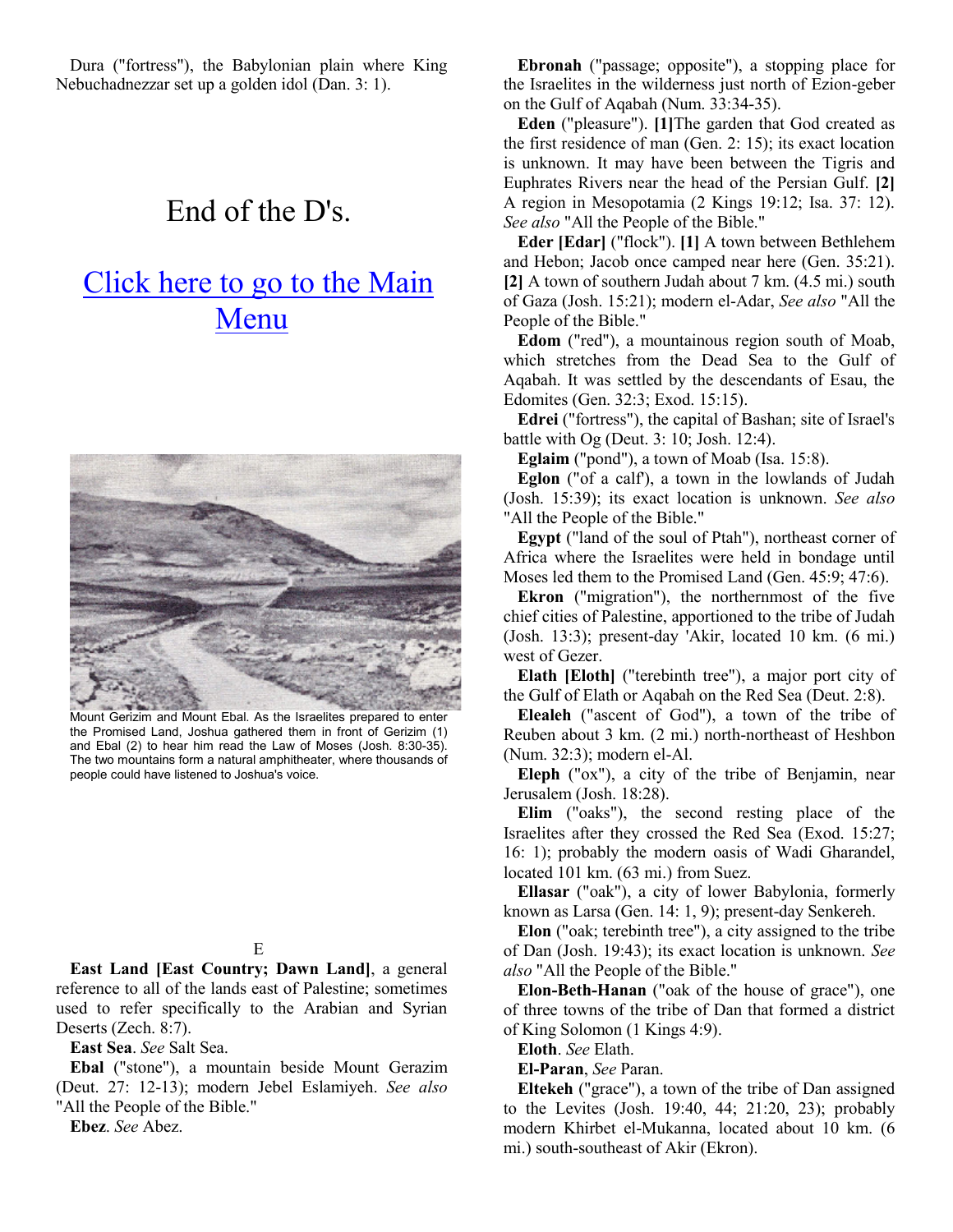**Eltekon** (meaning uncertain), a village in the hill country of Judah (Josh. 1~:59); probably modern Khirbet el-Deir, located about 6 km. (4 mi.) west of Beersheba.

**Eltolad [Tolad]** ("kindred of God"), a town about 21 km. (13 mi.) southeast of Beersheba in southern Judah; apportioned to the tribe of Simeon (Josh. 19:4) in 1 Chronicles 4:29 the city is simply called Tolad.

**Emmaus** ("despised people"), a settlement about 16km. (10 mi.) west of Jerusalem (Luke 24: 13); its exact location is unknown.

**Enam** ("double fountains"), a village of lowland Judah near Jarmuth (Josh. 15:20,34).

**En-dor** ("fountain of habitation"), a town of the tribe of Manasseh where Saul consulted a witch about his future (Josh. 17:11); probably modern Indur on the northeastern shoulder of the Little Hermon Mountain, 10 km. (6 mi.) southeast of Nazareth.

**En-eglaim** ("fountain of two calves"), a place on the northwestern coast of the Dead Sea (Ezek. 47: 10).

**En-gannim** ("fountain of gardens"). **[1]** A town of lowland Judah (Josh. 15:20,34). **[2]** A border town of the tribe of Issachar, about 11 km. (7 mi.) southwest of Mount Gilboa (Josh. 19:21); sometimes called Anem (1 Chron. 6:73). Its modern name is Jenin.

**En-gedi [Hazer-tamar]** ("fountain of the goat"), a town on the western shore of the Dead Sea assigned to the tribe of Judah; originally called Hazazon-tamar (2 Chron. 20:2; Josh. 15:62).

**En-haddah** ("flowing strongly"), a village of the tribe of Issachar, located about 10 km. (6 mi.) east of Mount Tabor (Josh. 19:21).

**En-hakkore** ("well of the one who called"), a spring at Lehi, which God brought forth as an answer to Samson's prayer (Judg. 15:18-19).

**En-hazor** ("fountain of the village"), a fortified city of the tribe of Naphtali (Josh. 19:37). It has been identified with modern Khirbet Hasireh, near the ruins of Hazyter.

**Enemishpat** ("fountain of judgment"), probably the same as Kadesh (Gen. 14:7).

**En-mishpat** ("fountain of Rimmon [the pomegranate]"), a Judean town located about 16 km. (10 mi.) north-northeast of Beersheba (Neh. 11:29).

**En-rogel** ("fuller's fountain"), a spring outside the city of Jerusalem near the Hinnom Valley (2 Sam. 17:17).

**En-shemesh** ("eye of the sun"), a well and town east of Bethany on the road between Jerusalem and Jericho (Josh. 15:1,7).

**Ephes-dammim [Pas-dammim]** ("boundary of blood"), a Philistine settlement near Socoh, apportioned to the tribe of Judah (1 Sam. 17:1). It is called Pasdammim ("portion of blood") in 1 Chronicles 11:13.

**Ephesus** ("desirable "), a town on the western coast of Asia Minor between Miletus and Smyrna; an important trading center (Acts 19:1).

**Ephraim** ("fruitful"). **[1]** The territory allotted to the tribe of Ephraim in the Promised Land (Num. 1:33). **[2]** A city near Baal-hazor, probably the same as "Ephraim near the Wilderness" (2 Sam. 13:23; John 11:54). It is identified with modern et-Faiyibeh, about 6 km. (4 mi.) northeast of Bethel. [3] A gate on the north wall of old Jerusalem (2 Kings 14:13; 2 Chron. 25:23). *See* also" All the People of the Bible."

**Ephrain** ("fruitful"), a city that Abijah took from Jeroboam (2 Chron. 13:19); probably another name for Ephraim [2].

**Ephratah**. *See* .Bethlehem.

**Ephrath**. *See* Bethlehem.

**Ephron** ("dust"), a ridge of mountains between Nephtoah and Kirjath-jearim on the boundary between

Judah and Benjamin (Josh. 15:1, 9). *See also* "All the People of the Bible."

**Erech** ("length"), a city built by Nimrod on the Plain of Shinar, south of Babylon (Gen. 10:10).

**Esek** ("strife"), a well dug by Isaac in the Valley of Gerar; claimed by the Philistines (Gen. 26:20).

**Eshan** ("support"), a mountain village near Dumah, about 16 km. (10 mi.) from Hebron; apportioned to the tribe of Judah (Josh. 15:52).

**Eshcol** ("cluster of grapes"), a valley north of Hebron, famous for its grapes (Num. 13:24). *See also* "All the People of the Bible."

**Eshean.** *See* Eshan.

**Eshtaol** ("way"), a settlement in the hills of Judah about 21 km. (13 mi.) west of Jerusalem; burial place of Samson (Josh. 15:33; Judg. 13:25).

**Eshtemoa [Eshtemoh]** ("bosom of women"), a village in the hill country of Judah about 14 km. (9 mi.) south of Hebron, famed for its prophetic oracle (Josh. 15:20, 50). *See also* "All the People of the Bible."

**Etam** ("lair"). **[1]** A town of the tribe of Simeon (1 Chron. 4: 32); identified with modern 'Aitun, about 18 km. (11 mi.) west-southwest of Hebron. **[2]** A cleft of rock near Zorah (Judg. 15:8, 11). **[3]** A resort town near Jerusalem, used by King Solomon (2 Chron. 11:6); Josephus wrote that it was located about 11 km. (7 mi.) from Jerusalem. *See also* "All the People of the Bible."

**Etham** ("sea-bound"), a place where the Israelites camped before they entered the wilderness of Sinai (Exod. 13:20; Num. 33:6); apparently it was located north of Timsah Lake.

**Ether** ("plenty"). **[1]** A village of the tribe of Judah located within 3 km. (2 mi.) of modern Beit-Jibrin (Josh. 15:42). **[2]** A village of the tribe of Simeon (Josh. 19:7), sometimes called Tochen (1 Chron. 4:32). This is probably modern Khirbet 'Attic, 25 km. (15.5 mi.) northeast of Beer-sheba.

**Ethiopia [Cush?]** ("burnt face"), a nation located in the upper region of the Nile River (Psa. 68:31; Isa. 18:1). It is not the same as modern Ethiopia. *See also* Cush.